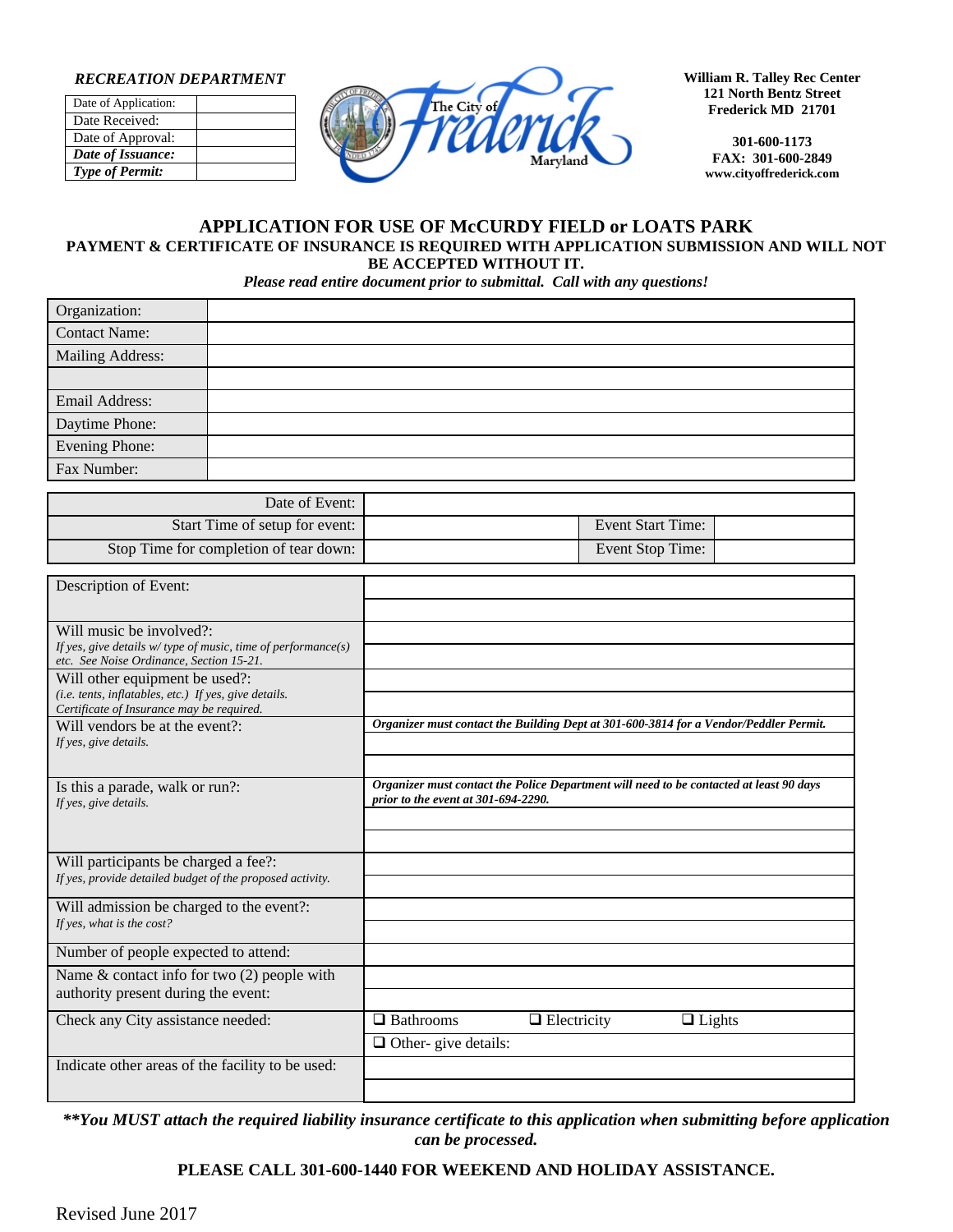## **ALWAYS CARRY PERMIT WITH YOU DURING EVENT IN CASE OF CONFLICT AT SITE.** *City of Frederick / Department of Recreation WAIVER AND FACILITY PERMIT*

**It is hereby agreed and understood that the above Facility is reserved, as specified, for the use of the above named person and/or User. The Facility reserved is subject to inspection by any authorized representative of The City of Frederick in order to assure proper use of City property. This permit must be in the possession of the User to whom it is issued and shown upon request to any of the above-mentioned representatives.**

**The user assumes personal liability and responsibility for any and all costs of cleanup of the premises, loss, breakage, damage to or removal of City property and further assumes liability and responsibility for the conduct and good order of the group and its invitees and guests.**

**The User shall be responsible for any and all loss, damage or injury to any and all personal property that it or its agents, representatives, invitees or guests, may bring to, store at, or leave at the Facility, and shall indemnify and hold harmless The City of Frederick and any department, agent, official and/or employee thereof for any personal injury incurred during, or as a result of such use. The User further agrees to abide by all procedures, policies, and rules governing use of the abovementioned facility.**

#### *I have read and agree to the User Responsibilities as attached to this document.*

**Witness the hand and seal of the User as of the date indicated below.**

**User: \_\_\_\_\_\_\_\_\_\_\_\_\_\_\_\_\_\_\_\_\_\_\_\_\_\_\_\_\_\_\_\_\_\_\_\_\_\_\_\_\_\_\_\_\_\_\_\_\_\_\_ Date: \_\_\_\_\_\_\_\_\_\_\_\_\_\_\_\_\_\_\_\_**

**Any User under the age of 21 must have the signature of a parent or guardian who shall assume any and all responsibility and liability as set forth above and the person signing must be in attendance at the rental event.**

**Parent/Guardian: \_\_\_\_\_\_\_\_\_\_\_\_\_\_\_\_\_\_\_\_\_\_\_\_\_\_\_\_\_\_\_\_\_\_\_\_\_\_\_\_ Date: \_\_\_\_\_\_\_\_\_\_\_\_\_\_\_\_\_\_\_\_**

**Written Name: \_\_\_\_\_\_\_\_\_\_\_\_\_\_\_\_\_\_\_\_\_\_\_\_\_\_\_\_\_\_\_\_\_\_\_\_\_\_\_\_\_\_\_ Phone: \_\_\_\_\_\_\_\_\_\_\_\_\_\_\_\_\_\_**

## PLEASE NOTE APPROVAL IS REQUIRED FOR USE OF THIS FACILITY. Once approved, the permit will be mailed back to the applicant on the previous page.

| FOR OFFICE USE ONLY                                                                              |                                                                                                                                                                                                                       |  |  |
|--------------------------------------------------------------------------------------------------|-----------------------------------------------------------------------------------------------------------------------------------------------------------------------------------------------------------------------|--|--|
| <b>Rental Fee:</b><br>S.<br>$\Box$ Cash<br>$\Box$ Check<br>Date Paid:<br>$\Box$ Credit<br>Staff: | Forward to Parks & Recreation Commission?<br>$\Box$ Yes<br>$\Box$ No<br>Director's Comments:                                                                                                                          |  |  |
| <b>Recreation Director's Approval:</b><br>Date:<br>DENIAL - If denied, reason why:               | This request will be presented to the Parks and<br>Recreation Commission on<br>at 7:00 p.m. at the Talley Rec Center located<br>at 121 North Bentz Street, Frederick.<br>Approved<br>◻<br>Denied – reason for denial: |  |  |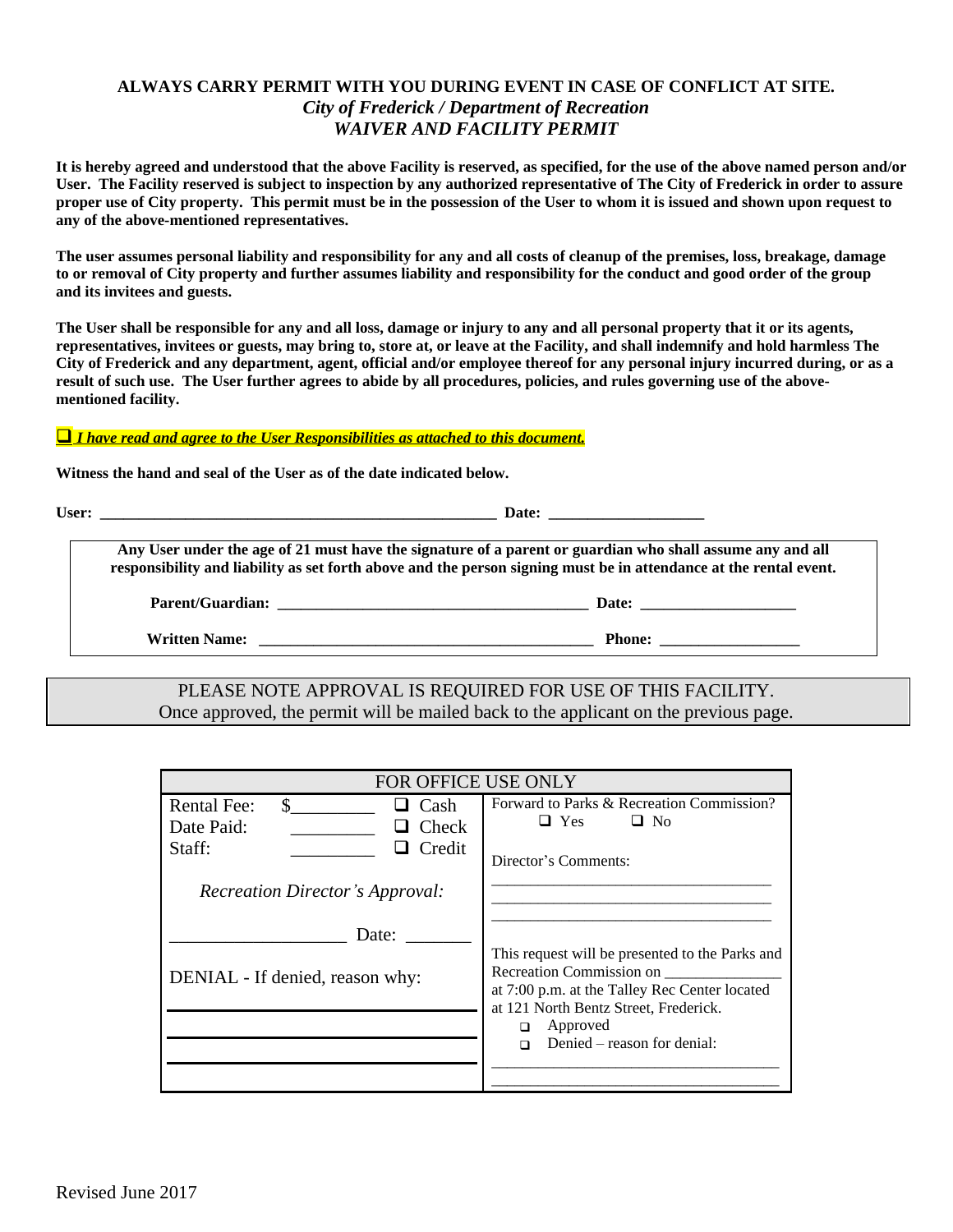# **The City of Frederick welcomes the opportunity to serve you as a rental patron at our facilities. Please read the following guidelines in their entirety for important information pertaining to pavilion use:**

## *McCurdy Field Regulations:*

The following McCurdy Field Regulations were adopted by The City of Frederick's Parks & Recreation Commission on October 17, 2007. They are as follows:

- No inning shall start later than 11:15 p.m.;
- All teams must be off the field by 11:30 p.m.;
- Field lights must be turned out and the park gates locked at 11:35 p.m.;
- Public Address (PA) system should not be turned on until 9:00 a.m. Monday through Saturday;
- Public Address (PA) system should not be turned on until 10:00 a.m. on Sunday;
- Tournaments curfew is waived if the game was not done by 11:30 p.m.

These Regulations are in addition to the City Park Rules listed below.

### *City Park Rules:*

- 1. Any individual or organization wishing to reserve a part or portion of a park property owned by The City of Frederick first must apply for and receive a permit from the City for exclusive use. Any individual or organization wanting to ensure use of park restroom facilities for a specific date and time also must apply for and obtain a permit from the City. Permit applications may be obtained from the City Parks & Recreation Department. Such permits are required in order to coordinate multiple uses of limited space, to assure preservation of the park facilities, to prevent uses that are dangerous or unlawful and to assure financial accountability for damages.
- 2. All established organizations (YMCA, FBA, churches, etc.) must complete the application and include a certificate of insurance in the amount of one million dollars, naming The City of Frederick as additionally insured with the address on the first page of this application. Private groups for family picnics, weddings, reunions, etc., are exempt from providing insurance.
- 3. City Police and/or Park Enforcement Staff will be required to monitor any music levels and make certain the decibels do not exceed 60.
- 4. Park all motor vehicles in designated parking areas ONLY. At no time will vehicles be allowed to park on the grass in any City park. Event coordinators may unload/load vehicles near pavilion/area, but vehicle must be moved immediately – NO EXCEPTIONS. (Sec. 15-34)
- 5. All trash must be placed in the appropriate receptacles at the parks, unless using a trash-free park, in which case, the user group must remove all trash.
- 6. Please clean off tables/areas and pick up all trash, making sure any full bags are tied to prevent trash blowing in nearby neighborhoods.
- 7. *THERE WILL BE NO ALCOHOL IN ANY CITY PARK.* This is a City Ordinance, with no exceptions, and violators will be prosecuted.